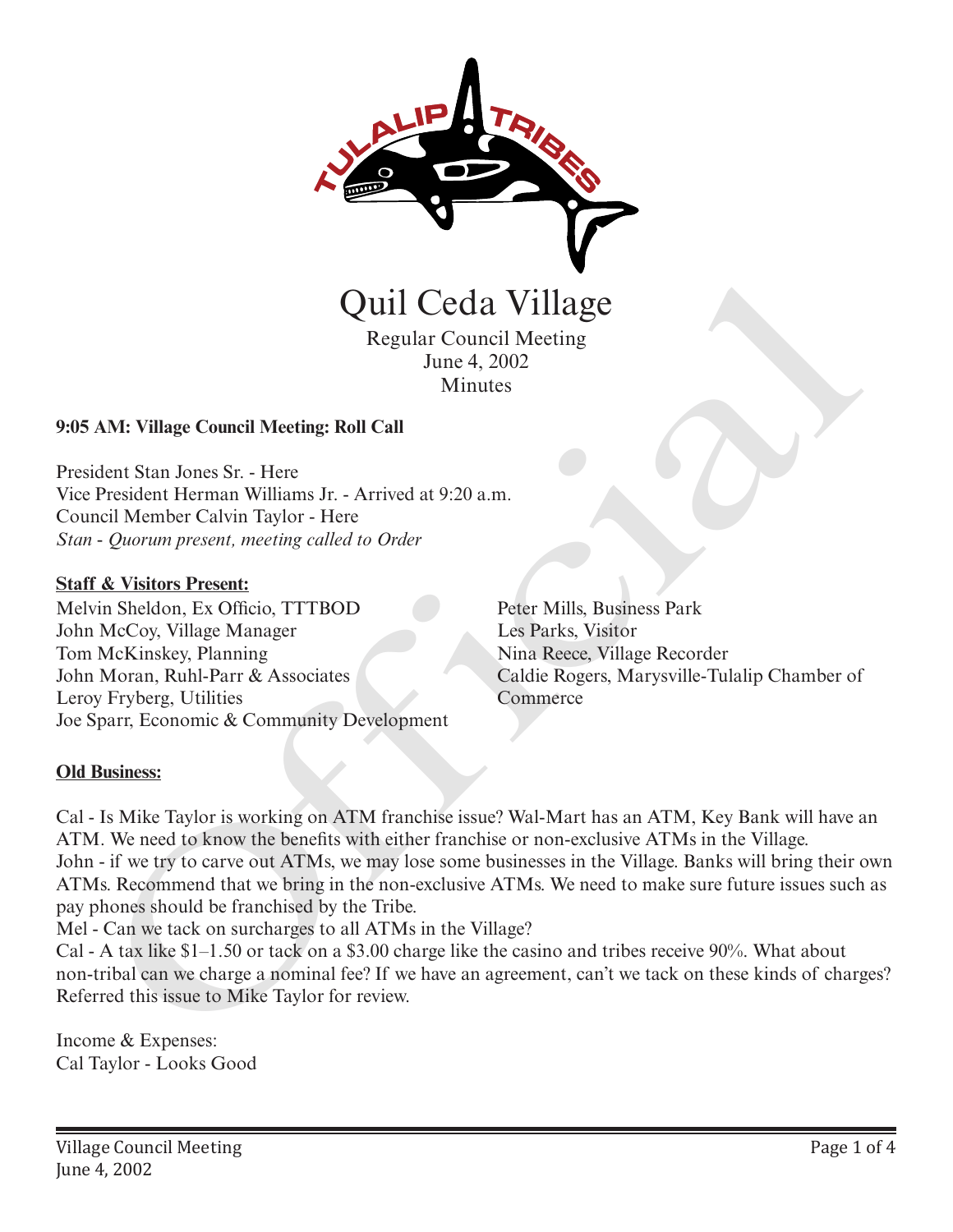Village Council Meeting Room - Bids:

John McCoy asked John Moran to update the Council on this issue.

John Moran - John does not have documents. I apologize, I did not know that I would be asked to speak on this.

John McCoy - can you give us an idea on who it might be?

Peter - Deborah represented us on this and did bid openings. I believe their were two qualified bids. Crownover cam in the lowest but the bid is being questioned. Does John want to go forward on the Village Chamber because of budget issues? BOD directed Chris on Friday to find two million dollars.

Off the Record

Resumed

Peter - we need to proceed forward with Chamber for a couple of reasons. Bathroom area serves two areas. I will get back to John with more details by next Tuesday.

Cal - We can't afford to be slowed down here for any reason.

John - Next Tuesday we will have another Village meeting so we can move ahead on the Chamber Conference Room.

Village Ordinance - Peddler/Solicitor - Discussion:

Mike Taylor didn't leave the ordinances with either John or Nina. This discussion will take place at next Tuesday's Village Council meeting.

Village Ordinance - Utility - Discussion: Mike Taylor didn't leave the ordinance with either John or Nina. This discussion will take place at next Tuesday's Village Council meeting.

Village Administrative Process: Village Table of Contents. Presented and okayed. As ordinances are approved, they will be posted on the Village's website.

Village Lease/CAM/Utilities Process/Protocol:

John - In our efforts to help find the two million dollars as requested by the Board of Directors, We were looking at flow of the existing leases. We have had great difficulty finding all the lease payments. To help alleviate this problem, the Village will now do the invoicing of all leases, CAM charges, fire levy charges, and utilities. This will insure that a proper tracking system is in place. Currently, CAM/fire levy charges, can't determine if they were paid. General Fund may have received them but we cannot find any record of receiving them. Charges for the control of the control of the Natural Resource for Marine Technical Resource for maintenance.<br>
Resumed the Record of Persons For main and the Record Persons. But the Record Persons I will get back to John w

Herman - we will track from here?

John - Yes, and then we will send the lease money to the Natural Resource fund and keep the CAM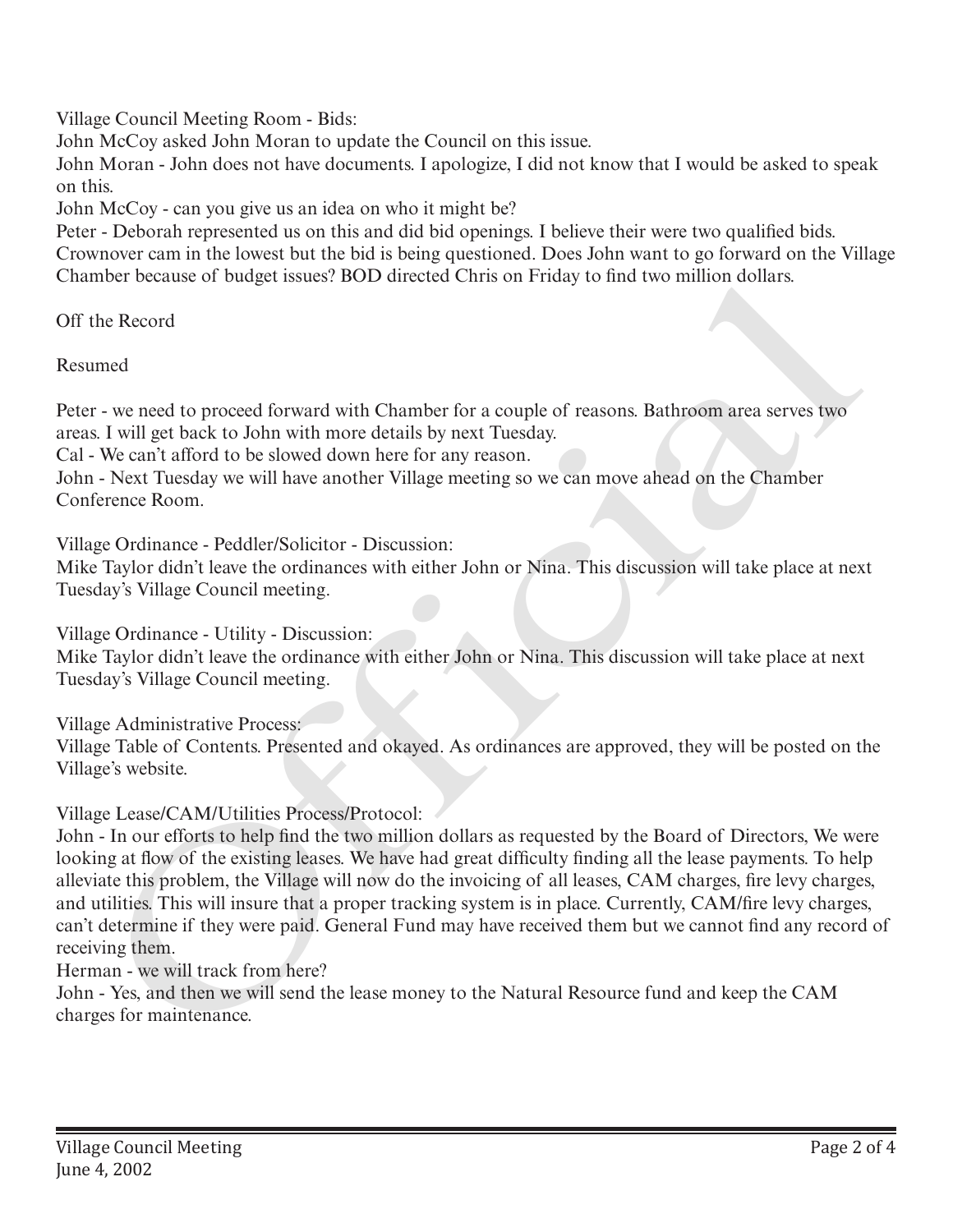Southern Ute Briefing:

John - I will turn this over to Tom.

Tom - Southern Ute is a potential business opportunity.

Tom - I have three presentations. That is the first. Southern Ute is investing around the United States. They are like a Wal-Mart asking to build a building. They receive income from natural gas. They want to invest in the Seattle area and they want to work with a tribe not a John Doe. It is an opportunity that we must look at. They have about money to invest in this area. They have several ideas. They would pay land lease like others but they would own their building. It could be worked out that the building would eventually flow to the Tribes. There are many opportunities with them. They would like to work with the County and Tribes on Big Flats. Advantage - leverages land in the front of the Reservation which will bring significant value to the Tribes' land. Southern Ute is in Colorado. They have a plan that would be just between the Tribes, the State would not be able to touch this.

Cal - Spread out the liability - reduce our risk?

Tom - Of course.

Herman - what is in it for the Utes?

Tom - Profits. The Southern Utes will be here tomorrow. They are coming in through the Tacoma Narrows. Two are going to see Frank Russell, an invest firm. We are going to take them to lunch, give them a tour, take them to dinner and then breakfast the next morning. County Exec could join us for dinner. Recommend taking them to Anthony's in Everett. John and I have had previous meetings with the Southern Utes discussing opportunities between both tribes. Southern Ute is requesting that Tulalip visit them at some time in the near future. ay an introduct of the This state and Solution Uc is in Colorado. They have a plan had would be significant value to the Tribes hand. Southern Uc is in Colorado. They have a plan had would be significant value to the Tribe

Herman - All Board Members should be invited to attend.

Tom - I will invite all Board of Directors through Judy. We need to explore these opportunities. This could be a wonderful model for Indian Country.

Tom - I will do a brief presentation for them on Thursday. Utes would like to give a presentation of about an hour, telling Tulalip what they are about. Then Tulalip tells them what we are about and where opportunities may be available for a university, etc.

We will start tomorrow at Tulalip Inn for lunch then we could go to the Tulalip Casino for dinner and to meet? Prince of Wales in the casino is pretty small for 20 people, any alternatives? Howard Johnson's in Everett has a restaurant.

Cal - It isn't there anymore. Howard Johnson's has two meeting rooms. We could reserve the smaller room and check out their menu.

Tom - I will reserve a meeting room at Howard Johnson's for 6:00 p.m., tomorrow. Lunch will be at noon on Thursday at Anthony's.

Mel - Do they have a website?

Tom - Yes, SouthernUte.com

Marysville Mayor Weiser:

John - Marysville has strawberry fields on the NE side of town. They need 10,000 cubic yards of fill. I recommend would do this and they will haul it.

Cal - They should use tribal trucks to haul it. They can have the dirt free but they should use tribal trucks. Peter - Working on the 240 closure with Marysville. Anything we can do to facilitate this would be good. This could be good faith gesture.

Les Parks - This is prime soil. We should use this as leverage to resolve all of our other issues. It is worth about \$6.00 per yard - \$60,000 for hauling alone.

Mel Sheldon - We should find what the value of this soil is worth. Les has a proposal on what the soil is worth.